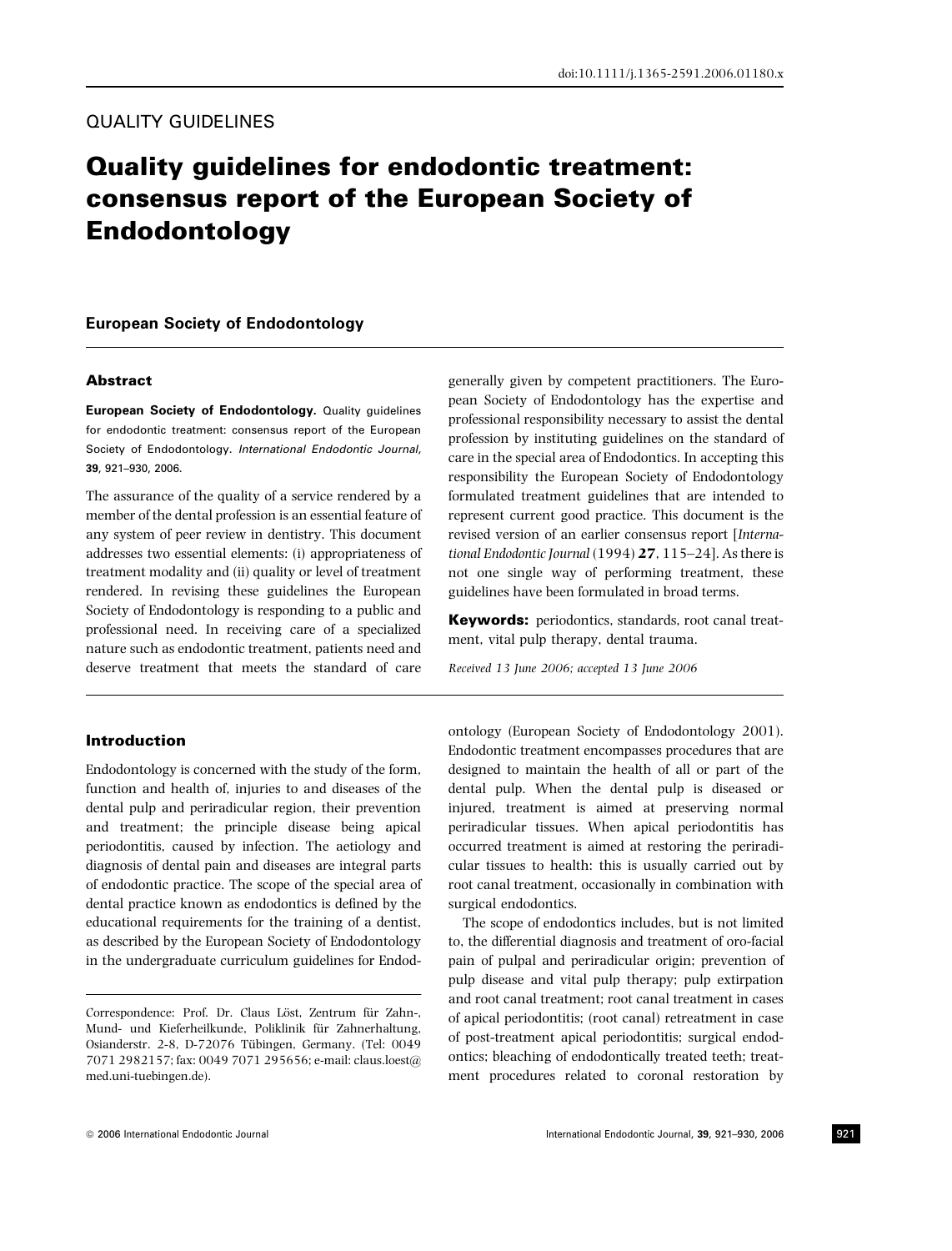means of a core and/or a post involving the root canal space and/or endodontically related measures in connection with crown-lengthening and forced eruption procedures and treatment of traumatized teeth. As part of dentistry's main goal to maintain a healthy, natural dentition for the public, the aim of endodontic treatment is to preserve functional teeth without prejudice to the patient's health. Every dental practitioner is expected to be able to recognize and treat effectively pulpal and periapical injuries and diseases that are commonplace and within the skills acquired by graduates of dental schools in Europe (European Society of Endodontology 2001). The cases that are beyond an individual dental practitioner's means concerning diagnostic and/or technical alternatives should be referred to a colleague who has completed specialty training in Endodontology (European Society of Endodontology 1998) or to a colleague who has acquired the necessary expertise elsewhere.

# History, diagnosis and treatment planning

Many features of evaluation in Endodontics are common to all aspects of dental practice. These elements are herein abbreviated, yet included for the purposes of completeness.

#### Medical and dental history

Medical history should reveal any medical condition or medication which might influence diagnosis, e.g. sinusitis, neoplasia, or treatment which may be influenced by dental procedures; this should include allergy.

Dental history discovers factors that may be important for diagnosis and treatment planning. History of present complaint is recorded briefly and preferably in the patient's own words. Pain history is recorded to give information on the pain, but phrased to avoid leading questions. The questions may include: the nature, duration, site, periodicity, precipitating or relieving factors and associated symptoms.

# Clinical examination

The patient should be examined both extra- and intraorally and may also need to be checked for pyrexia and blood pressure.

#### Extra-oral examination

The practitioner should look for asymmetry, presence and extent of swelling in the head and neck region, lymphadenopathy, presence of sinus tracts and presence of temporomandibular joint dysfunction.

#### Intra-oral examination

The practitioner should look for the standard of oral hygiene, condition of oral mucosa, presence of swellings and sinus tracts, condition of teeth present, periodontal condition, quantity and quality of restorative work.

#### Diagnosis

The cause of the patient's complaint should be identified. Some or all, of the following diagnostic tests may be applied: palpation, mobility test, percussion, periodontal examination, occlusal analysis, testing for possible cracked teeth, pulp sensitivity tests, transillumination, selective local anaesthesia, radiography (normally by using the paralleling technique and a beam guiding device for good reproducibility), colour matching and sinus tract exploration. It may be necessary to take radiographs from more than one angle, sometimes supplemented with bitewing and occlusal plane radiographs. Some patients may have to be recalled at periodic intervals to compare some of the examination data from one time interval to another to make an accurate diagnosis of the onset, progression or arrest of a certain process. At times it is advisable to obtain radiographs from previous practitioners to have a clearer understanding of the progress of a condition (as it presents to the clinician at a given time). This is the case especially where previous root canal treatment has been carried out.

## Treatment planning

Treatment should be planned for those teeth that are functionally or aesthetically important and have reasonable prognosis. Procedures to maintain pulp health are described in 'Management of the vital pulp'.

## Indications for root canal treatment

Root canal treatment may be carried out on all patients where other dental procedures may be undertaken. Specific indications are

1 An irreversibly damaged or necrotic pulp with or without clinical and/or radiological findings of apical periodontitis.

2 Elective devitalization, e.g. to provide post space, prior to construction of an overdenture, doubtful pulp health prior to restorative procedures, likelihood of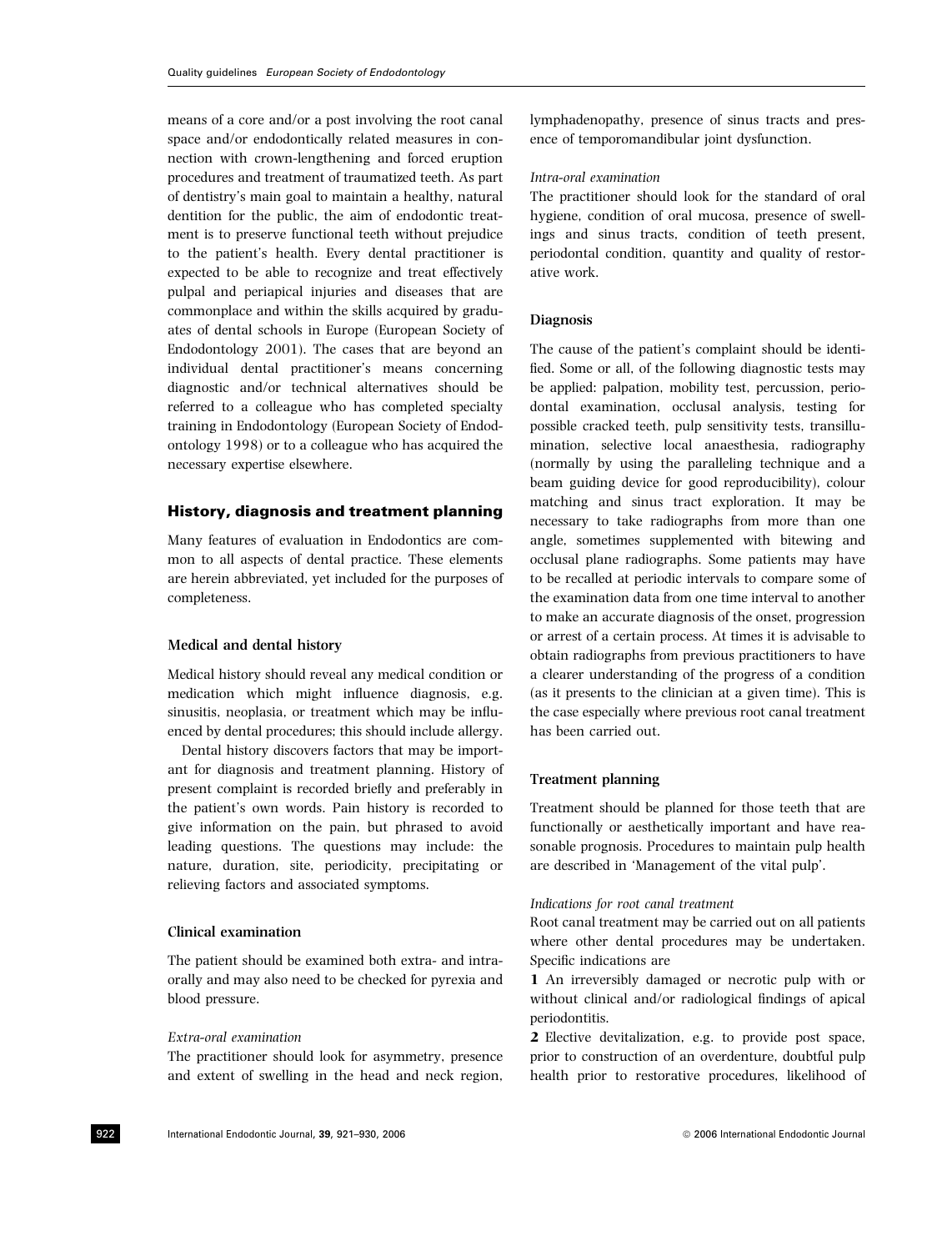pulpal exposure when restoring a (misaligned) tooth and prior to root resection or hemisection.

#### Contra-indications for root canal treatment

1 Teeth that cannot be made functional nor restored.

2 Teeth with insufficient periodontal support.

3 Teeth with poor prognosis, uncooperative patients or patients where dental treatment procedures cannot be undertaken.

4 Teeth of patients with poor oral condition that cannot be improved within a reasonable period.

#### Indications for root canal retreatment

1 Teeth with inadequate root canal filling with radiological findings of developing or persisting apical periodontitis and/or symptoms.

2 Teeth with inadequate root canal filling when the coronal restoration requires replacement or the coronal dental tissue is to be bleached.

#### Indications for surgical endodontics

1 Radiological findings of apical periodontitis and/or symptoms associated with an obstructed canal (the obstruction proved not to be removable, displacement did not seem feasible or the risk of damage was too great).

2 Extruded material with clinical or radiological findings of apical periodontitis and/or symptoms continuing over a prolonged period.

3 Persisting or emerging disease following root canal treatment when root canal retreatment is inappropriate. 4 Perforation of the root or the floor of the pulp chamber and where it is impossible to treat from within the pulp cavity.

## Contra-indications for surgical endodontics

1 Local anatomical factors such as an inaccessible root end.

- 2 Tooth with inadequate periodontal support.
- 3 Uncooperative patient.

4 Patient with a compromised medical history (as mentioned in 'Contra-indications for root canal treatment').

# Records

It is essential to make adequate records of the patient's complaint, history and treatment plan so that treatment may be carried out to a proper standard and reviewed. Additionally, it allows other operators to take over treatment if required. Further, records are essential for medico-legal reasons. These guidelines are limited specifically to record keeping in relation to endodontic treatment.

#### The following should be recorded

Presenting symptoms, history of the present complaint with a dental history related to this, results of clinical examination and sensitivity tests, report on radiographs taken, diagnosis and treatment plan.

# Informed consent

Where there are alternative treatments or special problems, these should be explained and discussed with the patient along with the likely prognosis and recorded. It is good practice to provide the patient with written information. It should be recorded that the patient has agreed to the treatment and to the cost.

# Record of treatment

The following should be recorded: use of local anaesthesia, method of rubber dam isolation, notable findings (e.g. cracks or iatrogenic defects), working length of canals and their reference points, size to which canals are prepared, preparation technique, volume and concentration of irrigation used, dressing applied, type of temporary restoration, medication prescribed including analgesics and antibiotics (where indicated), root filling material, sealer and technique, number of radiographs, reports on radiographs taken, complications (e.g. iatrogenic incidents) and advice on final restoration or type of restoration (in case treatment is not performed by a specialist).

#### Review

The outcome of the treatment should be reviewed periodically and recorded (see 'Assessment of outcome of endodontic treatment').

# Infection control

The operator and dental nurse should wear gloves and use an aseptic technique. All instruments used within the oral cavity should be sterile, have been decontaminated and sterilized or disinfected where sterilization is not possible. The tooth should be isolated with rubber dam. The tooth to be treated and rubber dam should be disinfected prior to entering the pulp cavity.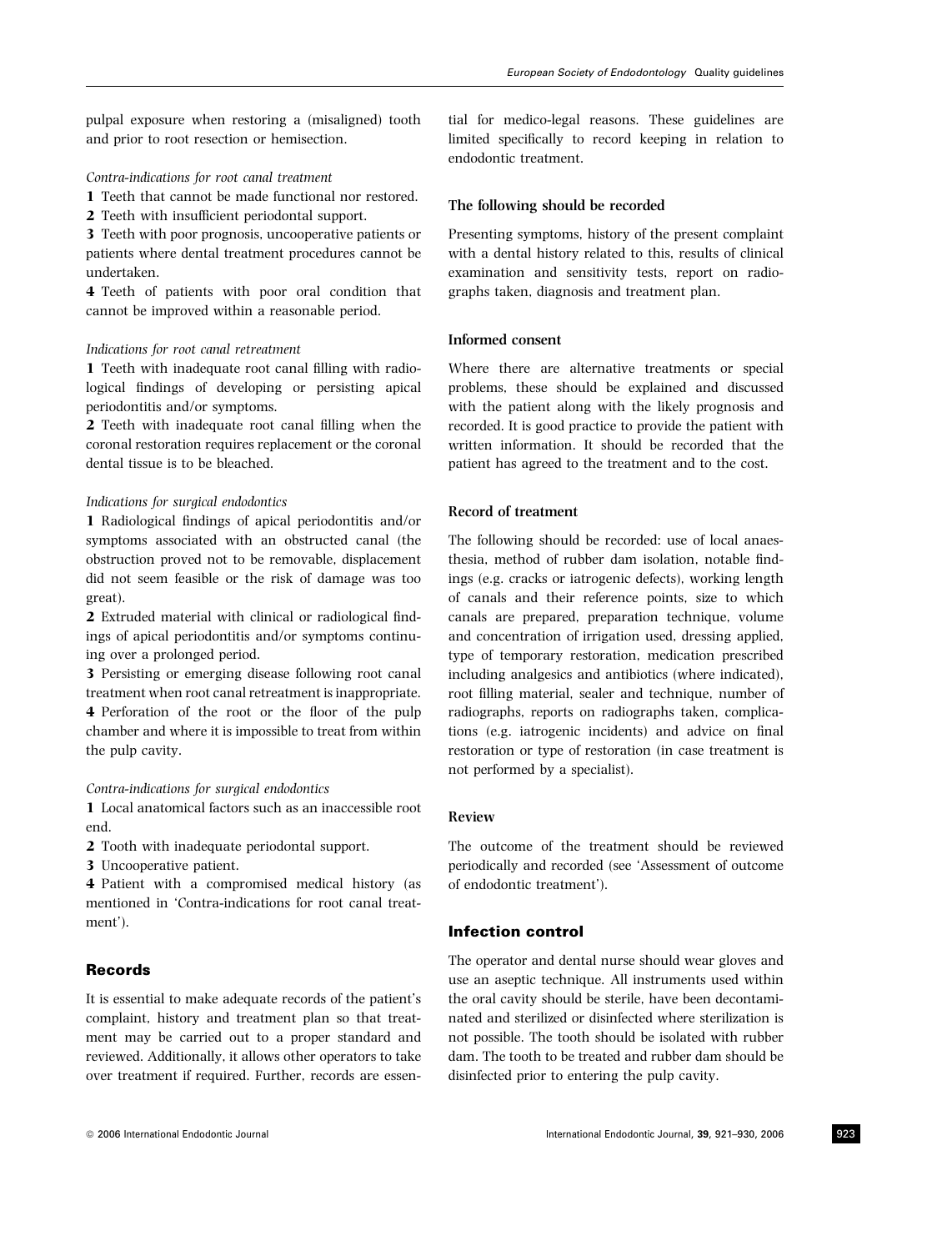# Management of the vital pulp

## Prevention of pulp damage

Recommending and encouraging the use of measures to prevent caries, traumatic injuries and other physical or chemical damage to the teeth. The appropriate early treatment of carious lesions and traumatic injuries may contribute to the maintenance of pulp health. Cavity preparations should be kept as small as possible. Effective water-spray cooling and light pressure should be applied during cutting procedures. Exposed dentinal tubules should be covered with material(s) that pro $tect(s)$  the pulp from additional injury and permit(s) healing and repair. Restorations should be bonded to tooth structure.

#### Treatment procedures for reversible pulp damage

The viability of the pulp should be assessed and, if satisfactory, the tooth may be selected for pulp treatment.

1 Indirect pulp capping (stepwise excavation of caries): defined as a procedure in which a pulp is covered with a protective dressing or cement placed over a thin partition of remaining dentine or slightly softened dentine which if removed, might expose the pulp. This procedure is performed when, macroscopically, the pulp is not exposed. Infected softened carious dentine should be removed, thus leaving a layer of slightly softened, presumed noninfected, dentine overlying the pulp. After washing and drying, the cavity is covered with material(s) that protect(s) the pulp from additional injury and permit(s) healing and repair. This should be performed as a two-stage procedure, with the second stage to remove remaining softened dentine being completed within 6 months.

2 Direct pulp capping: defined as a procedure in which the pulp is covered with a protective dressing or base placed directly over the pulp at the site of exposure. This procedure may be performed when the pulp is exposed through noninfected dentine and the tooth has no recent history of spontaneous pain and a bacteriatight seal can be applied. The tooth should be isolated to prevent contamination. The cavity should be washed with a sterile, nonirritating solution and gently dried. The exposure site and surrounding dentine should be covered with material(s) that protect(s) the pulp from additional injury and permit(s) healing and repair. An overlying restoration with a bacteria-tight seal is required to prevent infection. An observation period of at least 1 year is necessary to evaluate the pulp condition of such a tooth confirmed by radiological examination and sensitivity tests. Indirectly fabricated gold alloy and ceramic restorations are not advised before pulp health has been determined.

#### Treatment for irreversible pulp damage

1 Pulp amputation: defined as a procedure in which a part of an exposed vital pulp is removed usually as a means of preserving the vitality and function of the remaining part. This procedure is specifically indicated when the pulp of a tooth with incomplete root formation is exposed. It is also performed in some instances in primary teeth and as an emergency procedure before root canal treatment in permanent teeth. The tooth should be isolated to prevent contamination. Damaged and inflamed pulp tissue should be removed gently, preferably by using a high-speed bur under cooling with sterile water or saline. The pulp should be amputated at a level corresponding to the assumed depth of tissue damage. Where the superficial part of the pulp is removed, it is termed 'partial pulpotomy', whereas when it involves the entire coronal pulp it is termed 'coronal pulpotomy'. This level may be determined as the level where after amputation bleeding can be stopped by simple means such as applying a cotton pellet saline-soaked for several minutes. Shreds of tissue and dentine debris are removed by irrigation and haemorrhage is controlled. The amputated pulp and surrounding dentine is covered with material(s) that protect(s) the pulp from additional injury and permit(s) healing and repair.

2 Pulpectomy: defined as a procedure in which the total pulp is removed and which is followed by root canal treatment (see 'Root canal treatment'). This procedure may be performed when the pulp is considered to be irreversibly inflamed or when (part of) the pulp cavity is needed for retention of a restoration. Devitalization or chemically modifying the pulp should not be undertaken with materials containing toxic components as there are no indications for this approach.

# Root canal treatment

Root canal treatment is carried out when the pulp is nonvital or has been removed to prevent or treat apical periodontitis. The purpose of root canal treatment is either to maintain asepsis of the root canal system or to disinfect it adequately.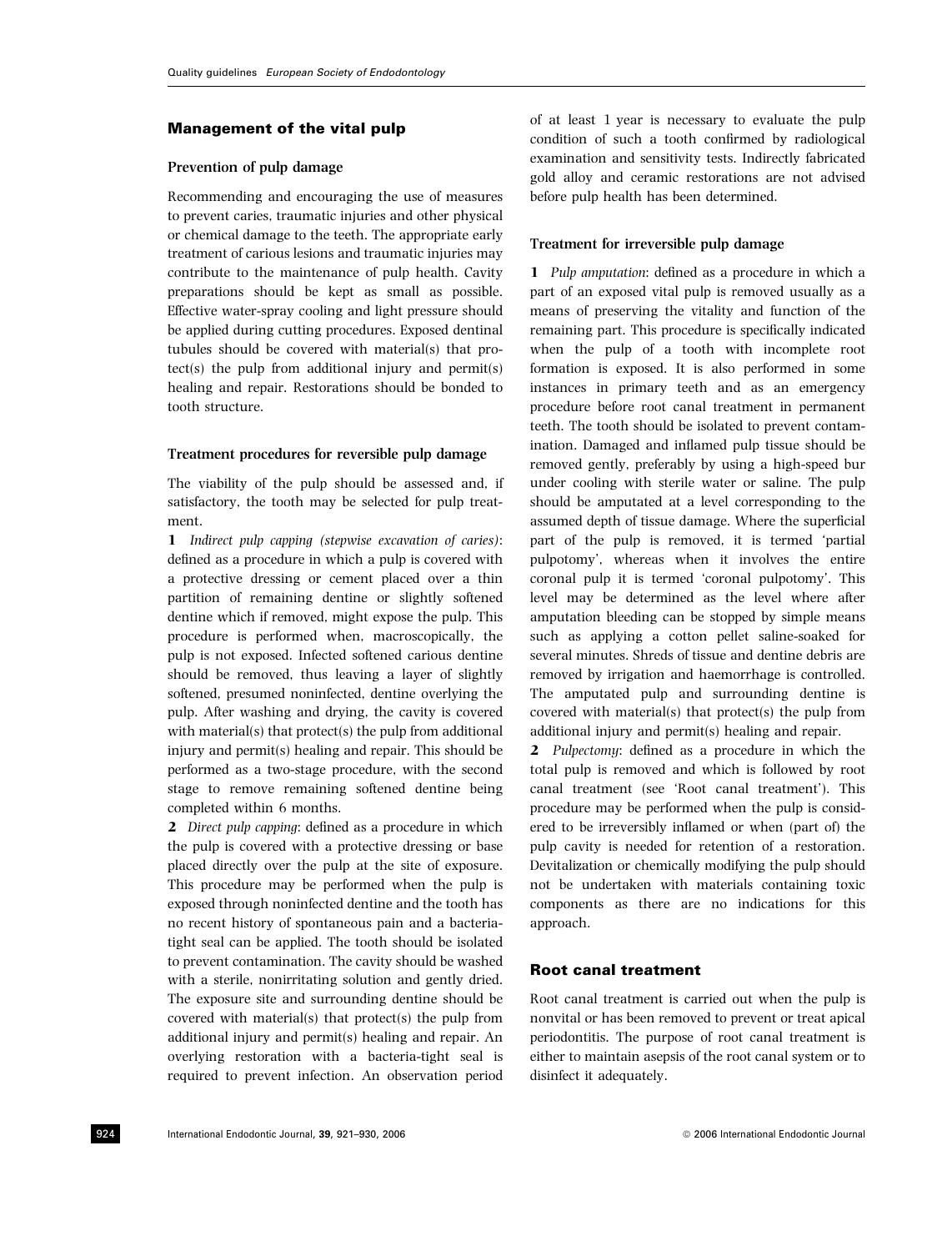A preoperative radiograph showing at least the full root(s) and approximately 2–3 mm of periapical region, must be examined prior to treatment.

## Local anaesthesia

The need for local anaesthesia should be considered and given as appropriate.

#### Preparation of tooth

All caries and defective restorations should be removed and, if necessary, the occlusion adjusted and the tooth protected against fracture. The tooth should be capable of being restored and isolated and the periodontal status should be sound or capable of resolution.

# Isolation of tooth

Root canal treatment procedures should be carried out only when the tooth is isolated by rubber dam to: prevent salivary and bacterial contamination, prevent inhalation and ingestion of instruments and prevent irrigating solutions escaping into the oral cavity.

#### Access cavity preparation

The objectives of the access cavity preparation are to: remove the roof of the pulp chamber so that this chamber can be cleaned and good visibility of the canal orifices can be obtained, enable root canal instruments to be introduced into the root canal(s) without undue bending, offer sufficient retention for a temporary restoration and conserve as much sound tooth tissue as possible that is compatible with the above.

#### Determination of working length

The objective of determining the working length is to enable the root canal to be prepared as close to the apical constriction as possible. The location of the apical constriction normally varies between 0.5 and 2 mm from the radiographic apex. Recommended methods are electronic and radiographic.

# Electronic

Electronic devices measure the length of the root canal accurately in most cases. The working length should normally be confirmed radiographically.

# Radiographic

The instrument should be equipped with some form of length indicator and be of sufficient size so that its tip can be clearly identified on the radiograph. A radiograph is then taken which should show the instrument and the apex with minimal distortion. The desired working length is determined. If the distance between the tip of the instrument and the desired working length is >3 mm, the working length of the file is adjusted and a further radiograph taken. It may be necessary to take more than one working length radiograph.

#### Preparation of the root canal system

The objectives of preparation are to: remove remaining pulp tissue, eliminate microorganisms, remove debris and shape the root canal(s) so that the root canal system can be cleaned and filled. The use of magnification and additional sources of light facilitate identification of root canal anatomy. The requirements should be: the prepared canal should include the original canal, the apical constriction should be maintained, the canal should end in an apical narrowing and the canal should be tapered from crown to apex. Preparation should be undertaken with copious irrigation. The final length of the preparation should not be reduced by treatment.

#### Irrigation

The objectives of irrigation are to: eliminate microorganisms, flush out debris, lubricate root canal instruments and dissolve organic debris. The irrigant solution should preferably have disinfectant and organic debris dissolving properties, whilst not irritating the periradicular tissues. The irrigant solution should be delivered in copious amounts as far up the canal as possible without risking extrusion beyond the foramen. This can be performed with a syringe, ensuring that the solution is allowed to escape freely into the pulp chamber and is not delivered with excessive force. The solution may also be delivered by ultrasonic or sonic systems.

#### Inter-appointment medication

The objectives of inter-appointment medication are to prevent growth and multiplication between visits of microorganisms left in the canal system despite cleaning. They should be used following proper cleaning and irrigation and to support the tissue-dissolving effects of irrigating solutions. This stage is rarely necessary after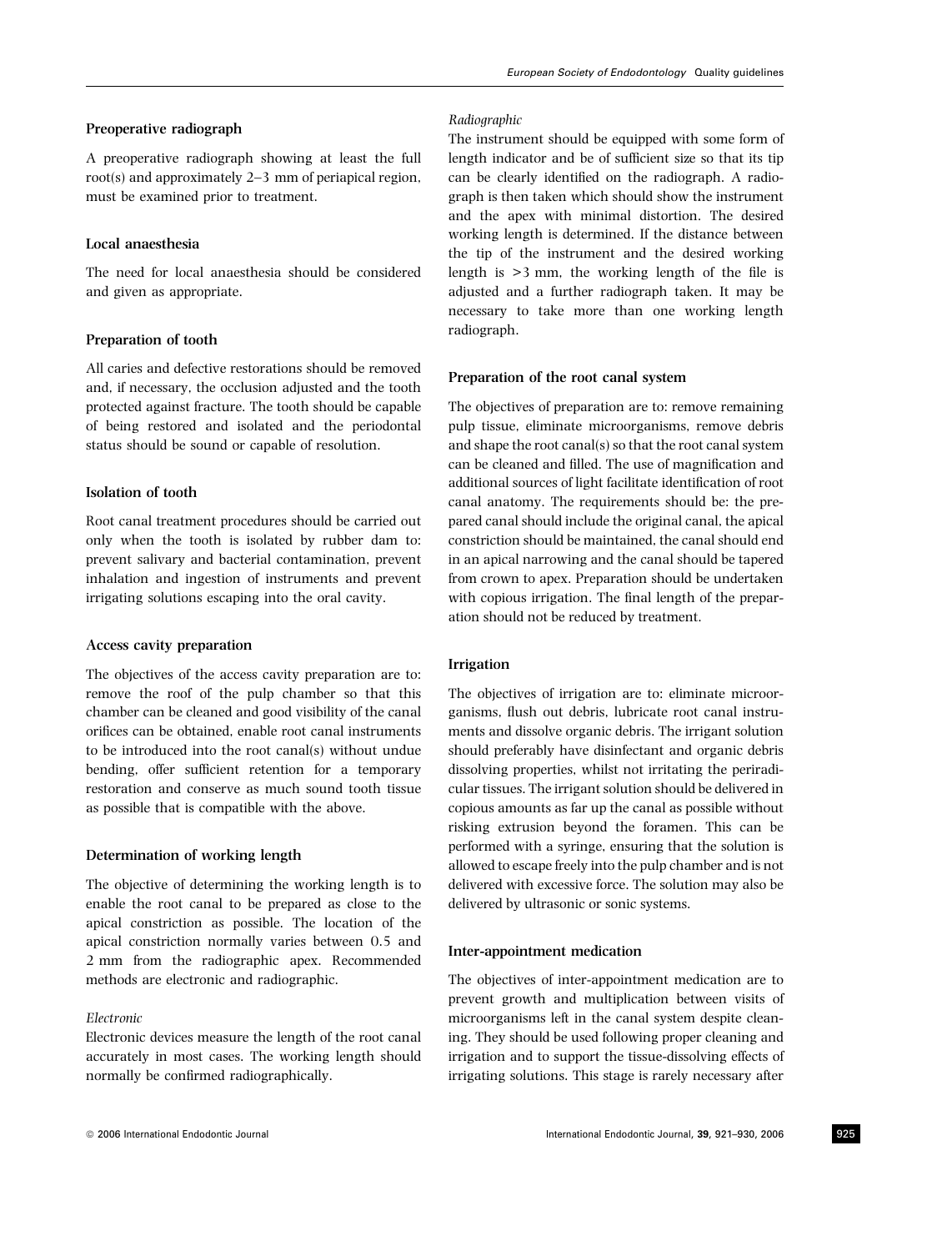pulpectomy and root canal preparation of a tooth with a vital pulp. An effective temporary restoration is essential to prevent contamination of the canal system between visits. The requirements of an interappointment disinfectant are: have long-lasting disinfectant action, be biocompatible, be removable and be nondamaging to tooth structure or the restorative material.

#### Filling of the root canal system

The objectives are: to prevent the passage of microorganisms and fluid along the root canal and to fill the whole canal system, not only to block the apical foramina but also the dentinal tubules and accessory canals. Materials used to fill the root canal system should be: biocompatible, dimensionally stable, able to seal, unaffected by tissue fluids and insoluble, nonsupportive of bacterial growth, radiopaque, and removable from the canal if retreatment needed.

The root canal filling should consist of a (semi-) solid material in combination with a root canal sealer to fill the voids between the (semi-) solid material and root canal wall. Sealers containing organic materials such as aldehydes are not recommended. Filling should be undertaken after the completion of root canal preparation and when the infection is considered to have been eliminated and the canal can be dried. In some cases it might be recommended that prior to filling, the completion of root canal preparation is verified by taking a radiograph with the root canal instrument(s) (or filling cones) inserted to the full working length. The end-point of the inserted instrument (or cone) and the apex should be visible on this verification radiograph. The quality of filling should be checked with a radiograph. This radiograph should show the root apex with preferably at least 2–3 mm of the periapical region clearly identifiable. The prepared root canal should be filled completely unless space is needed for a post. The prepared and filled canal should contain the original canal. No space between canal filling and canal wall should be seen. There should be no canal space visible beyond the end-point of the root canal filling.

The tooth should be adequately restored after root canal filling to prevent bacterial recontamination of the root canal system or fracture of the tooth.

# Surgical endodontics

Surgical endodontics is performed when intracanal approaches are technically difficult or impractical. The following are standard sub-procedures: incision and drainage, apical surgery, other surgical endodontic procedures and extraction with replantation. Pre-surgical planning is necessary.

#### Incision and drainage

The objective is to release exudate that is entrapped within tissue and cannot be drained through the root canal or as an emergency treatment prior to starting root canal treatment in cases of fluctuant swelling. Anaesthesia should be obtained. An incision is made into the fluctuant swelling and drainage established. If microbial sensitivity testing is to be carried out, aspiration of contents of the swelling should be performed prior to incision. A drain may be positioned in the incision wound. The tooth is then, or shortly thereafter, isolated and the root canal(s) prepared. If no drainage can be obtained and there are systemic effects from the infection, the use of antibiotics may be considered.

## Apical surgery

# General principles

Suitable anaesthesia is obtained. An appropriate surgical flap design is chosen and the mucoperiosteum, handled with minimal trauma, is reflected. Bone overlying the lesion is then removed, the appropriate procedure (see below) is performed and the flap is replaced and then sutured. A postoperative radiograph is then taken. Advice is given on postoperative care.

#### Exploratory surgery

The objective of exploratory surgery is to diagnose an endodontic problem that cannot be diagnosed in any other way. It is necessary to reflect a flap to examine the area, e.g. for a longitudinal root fracture. Appropriate treatment is then carried out.

#### Periradicular curettage

The objective of curettage is to remove diseased tissue and/or foreign material from the alveolar bone in the apical or lateral region surrounding a pulpless tooth. The procedure is rarely used alone and only when the root canal system has been considered satisfactorily disinfected and filled.

# Biopsy

The objective of biopsy is the surgical removal of a tissue specimen for microscopic examination. It is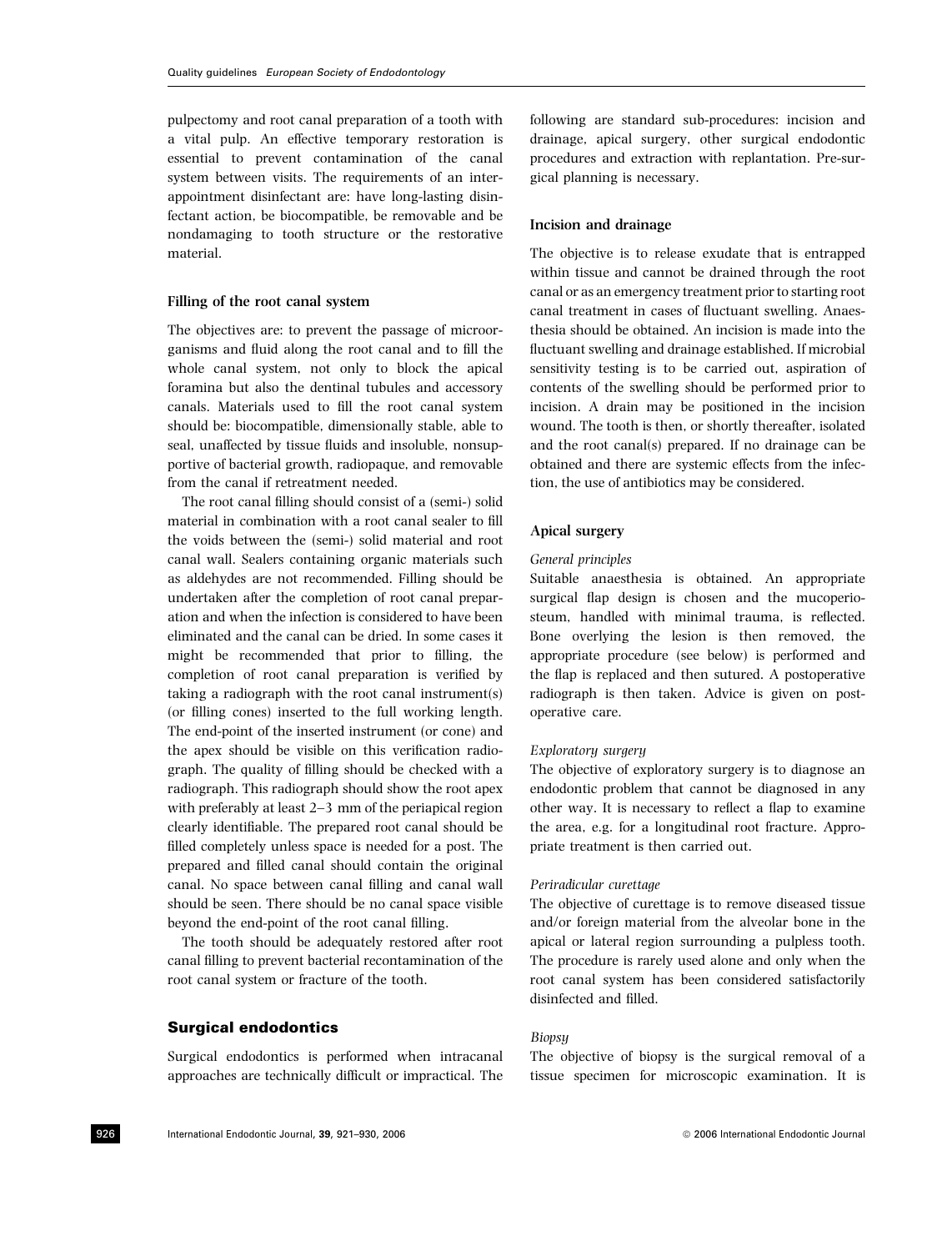performed if there is any doubt as to the cause of a periradicular lesion. The tissue is immediately placed into a transport medium or suitable fixative.

#### Root-end resection

The objectives of root-end resection are to: remove a part of the root which could not be disinfected or/and filled with a root canal filling material and the contents of which may have caused or maintained inflammation and facilitate access for creation of a root-end preparation for a root-end filling. The root tip should be resected with little or no bevel. The procedure is rarely used on its own and only when the root canal system has been considered to have been satisfactorily treated and well filled.

# Root-end preparation and filling

Root-end preparation is performed after root-end resection. It should follow the outline of the canal system and be in the axis of the canal(s). The objective of the root-end filling is to fill the root-end cavity and seal any path from the root canal to the periradicular tissues. A filling material is placed in the root-end cavity. The requirements for materials are as listed in 'Filling of the root canal system'. Amalgam is no longer the material of choice.

#### Other surgical endodontic procedures

#### Repair of perforation

The objective of repair of a perforation is to prepare, disinfect and fill the defect in the lateral aspect of the root with a filling material.

# Root resection

The objective of root resection is to remove an entire root or roots from a multirooted tooth without the removal of the corresponding part of the crown. The indications include periodontitis, root fracture or where it is impossible to carry out root canal treatment or root-end resection, and signs and symptoms are present.

#### Tooth resection

The objective of tooth resection is to cut off from a multirooted tooth an entire root or roots with the associated coronal tooth structure. The indications are similar to those of root resection. Root and tooth resection usually necessitate root canal treatment of all remaining roots, preferably before the commencement of the surgical procedure.

#### Extraction with replantation

The objectives of extraction with replantation are to: remove the tooth intentionally from its socket, carry out normal surgical root-end procedures extraorally and replant the tooth. This indication is relevant when nonsurgical root canal treatment is not possible or has not been successful and when surgical endodontics in situ is not advisable.

# Assessment of outcome of endodontic treatment

The primary purpose of outcome assessment is to monitor healing or development of pulpitis or apical periodontitis. Clinical and radiographic follow-ups at regular intervals for a minimum observation period of 1 year are desirable, but longer may be required where healing is incomplete or there is a history of trauma. A favourable outcome may be reversed if infection or reinfection occurs.

# Assessment of direct pulp capping and pulp amputation

Direct pulp capping and pulp amputation should be assessed no longer than 6 months postoperatively and thereafter at regular intervals. The following findings indicate favourable outcome: normal response to pulp sensitivity tests (when feasible), absence of pain and other symptoms, radiological evidence of dentine bridge formation, radiological evidence of continued root formation in immature teeth, absence of clinical and radiographic signs of internal root resorption and apical periodontitis.

# Assessment of outcome of root canal treatment

Root canal treatment should be assessed at least after 1 year and subsequently as required. The following findings indicate a favourable outcome: absence of pain, swelling and other symptoms, no sinus tract, no loss of function and radiological evidence of a normal periodontal ligament space around the root.

# Root canal treatment has an uncertain outcome

If radiographs reveal that a lesion has remained the same size or has only diminished in size, the outcome is considered uncertain. In this situation it is advised to assess the lesion further until it has resolved or for a minimum period of 4 years. If a lesion persists after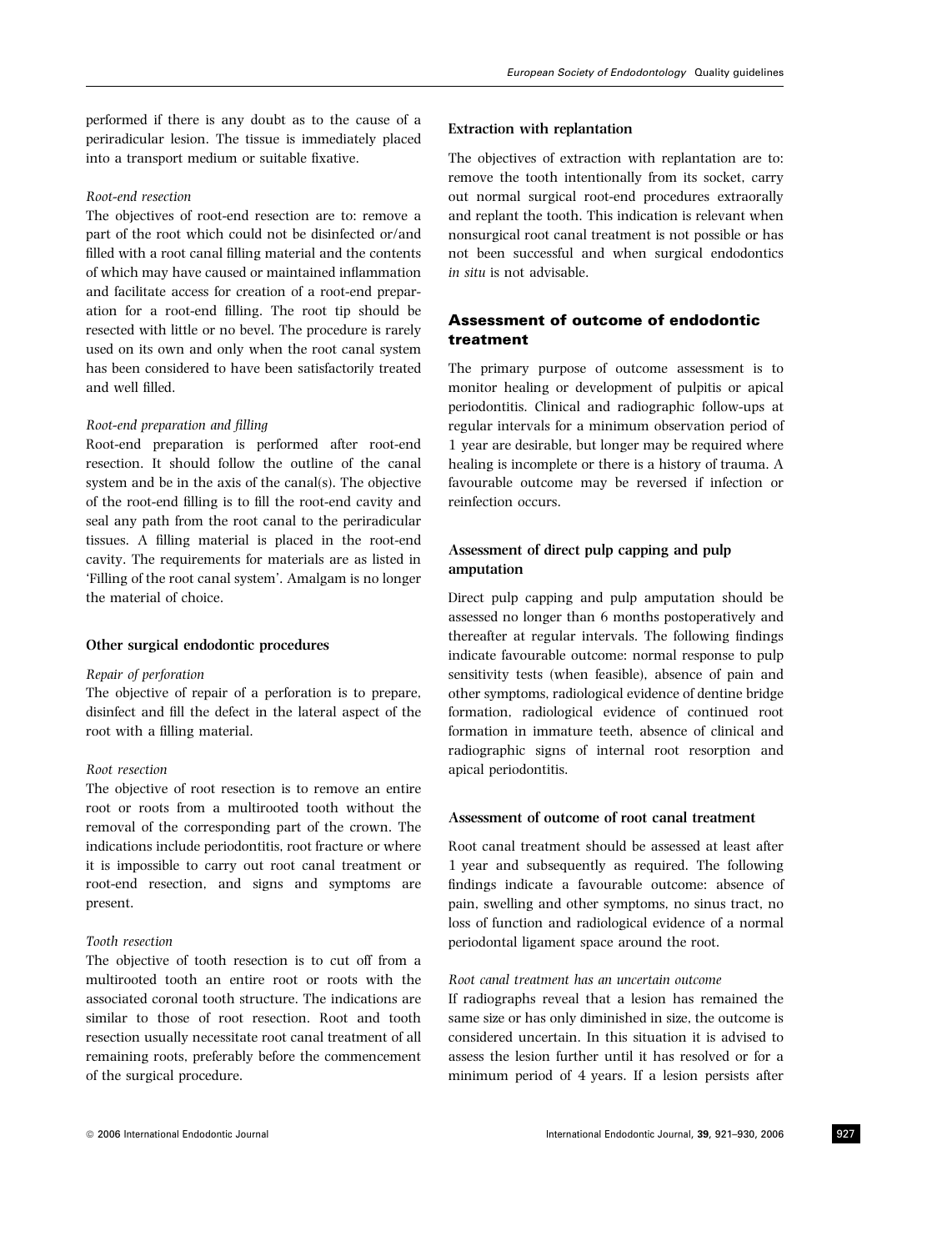4 years the root canal treatment is usually considered to be associated with post-treatment disease.

Root canal treatment has an unfavourable outcome This occurs when

1 The tooth is associated with signs and symptoms of infection.

2 A radiologically visible lesion has appeared subsequent to treatment or a pre-existing lesion has increased in size.

3 A lesion has remained the same size or has only diminished in size during the 4-year assessment period. 4 Signs of continuing root resorption are present.

In these situations it is advised that the tooth requires further treatment.

Exception An extensive radiological lesion may heal but leave a locally visible, irregularly mineralized area. This defect may be scar tissue formation rather than a sign of persisting apical periodontitis. The tooth should continue to be assessed.

#### Assessment of surgical endodontics

Surgical endodontics should be assessed after 1 year and subsequently as required. The following findings indicate a favourable outcome: absence of pain, swelling and other symptoms, satisfactory healing of soft tissue, no sinus tract, no loss of function and radiological evidence of repair of apical periodontitis including reformation of the periodontal ligament space. It should be noted that occasionally a radiolucent area, 'surgical defect' or 'scar', may persist. If there is a persisting lesion after 1 year, it should be followed up for 4 years (see 'Assessment of outcome of root canal treatment').

# Secondary sources of compromised treatment outcomes

Factors that may lead to new disease and thus jeopardize endodontic treatment include, e.g. recurrent caries and coronal leakage, caries extending into the root canal or furcation, root fracture, root perforation or extending marginal periodontitis.

# Traumatic injuries

Traumatic injuries may have an effect on dental hard substances, the pulp and the periodontium. Therefore, often a multidisciplinary approach is needed in diagnosis and treatment. These quality guidelines mainly focus on the endodontic component of dental trauma.

In addition to the regular medical and dental history, other information is required such as photographs and the type, time and location of the accident. Depending on previous vaccinations the patient may require immunization against tetanus, if a wound or replanted tooth has been contaminated with soil. More than one tooth may be affected by different types of injury. The practitioner carrying out endodontic treatment may not have seen the patient at the time of injury.

# Crown infraction

An incomplete fracture of the enamel, which may extend into dentine, without the loss of tooth substance. Usually no treatment is indicated.

# Crown fracture

# Uncomplicated

A fracture of enamel or enamel and dentine without pulp exposure. Enamel fractures may require selective grinding of the incisal edge only and/or restoration. When a fragment can be repositioned, it should be bonded in place. Fractures of enamel and dentine require coverage of the exposed dentine as soon as possible for protection against the oral environment.

#### Complicated

A fracture of enamel and dentine that exposes the pulp.

Vital pulp, open apex If the patient is seen up to several days after injury, pulp amputation should be performed (see 'Treatment procedures for reversible pulp damage'). The level of amputation should be in the most coronal pulp tissue, which is not inflamed and where haemorrhage can be easily controlled. The exposed dentine should be covered and a bacteriatight seal applied. The pulp status should be monitored.

Necrotic pulp, open apex This requires the preparation of an access cavity, establishment of canal length, cleaning and minimal mechanical preparation of the canal supported by much irrigation (see 'Irrigation'). The canal is dried and filled with a material that permits healing and repair of the root-end and surrounding tissues, prevents bacterial contamination and can be easily removed; the access cavity is sealed. The development of an apical barrier should be monitored.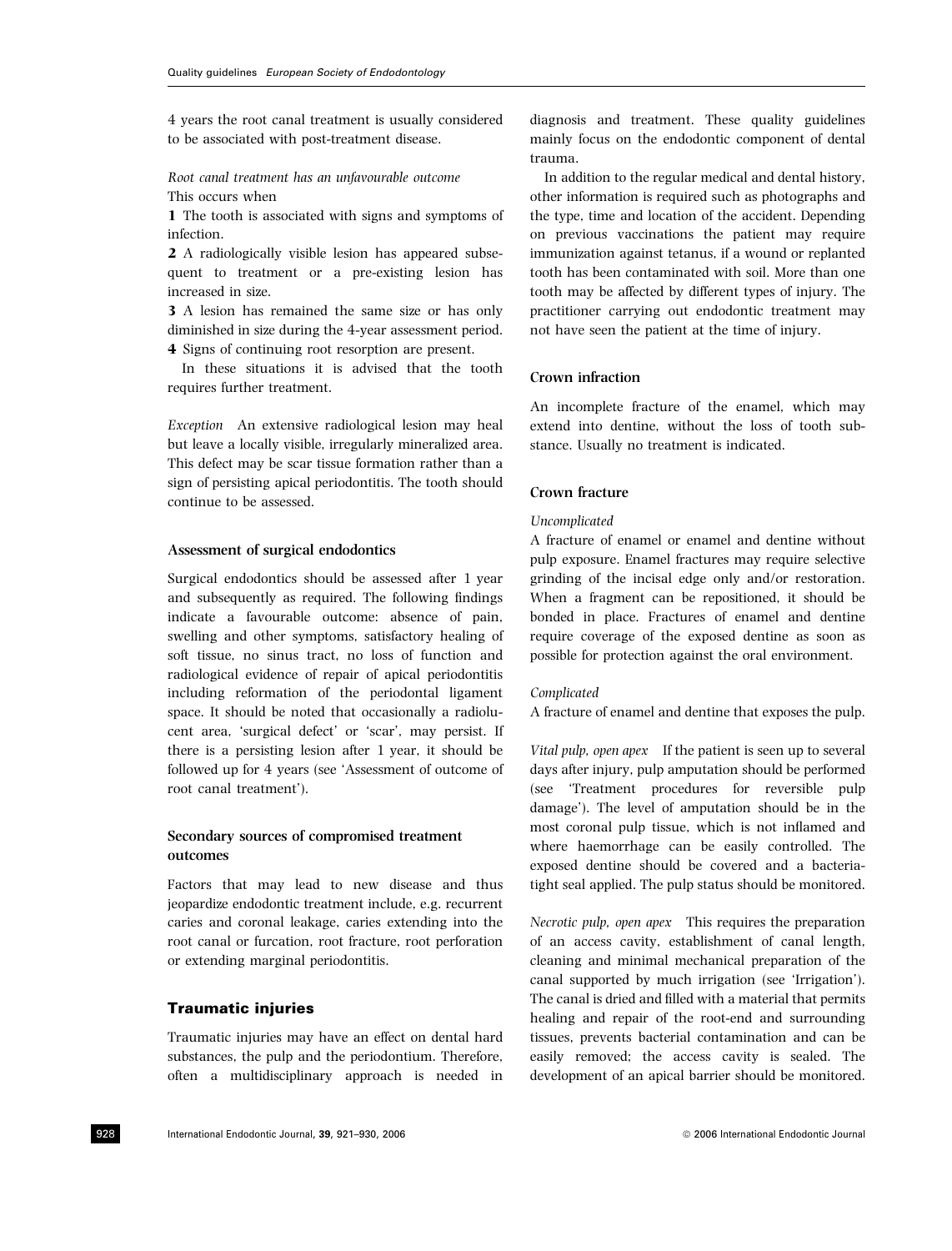When an apical barrier has formed, the permanent root canal filling should be placed. An alternative treatment could include the intra-canal placement of an apical plug of a suitable material to produce a barrier between the canal and periapical tissues.

Vital pulp, fully formed root In cases where the patient is seen within 24 h, pulp amputation may be indicated (see 'Treatment for irreversible pulp damage'). In all other cases root canal treatment is indicated.

Necrotic pulp, fully formed root Root canal treatment is indicated (see 'Root canal treatment').

# Crown-root fracture

A fracture that involves enamel, dentine and cementum. The tooth needs to be assessed for restorability. Where it is restorable, treatment of pulp tissue in this situation is similar to the treatment of crown fractures (see 'Crown fracture'). It may be necessary to consider root extrusion and/or periodontal surgery.

# Root fracture

A fracture of dentine and root cementum involving the pulp. The pulp is damaged but not exposed to the oral cavity. Treatment is aimed at maintaining pulp vitality; this may include repositioning of the coronal part and placement of a splint attached to the injured and adjacent unaffected teeth. The splint should be maintained for approximately 3 weeks (longer in cases of great mobility) and allow optimal oral hygiene. If the coronal pulp becomes necrotic, that part of the canal should be treated endodontically. A root-end closure procedure (see 'Crown fracture') for this part may be considered. On those rare occasions where the apical part becomes necrotic this should also be treated; if root canal treatment of the apical part associated with apical periodontitis is impossible via the coronal part, the apical part of the root should be removed surgically.

#### Luxation

These injuries have caused damage to the periodontal ligament and the alveolar bone; the greater the affected root area, the more the prognosis is reduced. Inflammatory root resorption is a sequel to pulp necrosis and infection. Ankylosis, the replacement of the root by bone, is a late complication and progressive. Cervical resorption is another possible complication.

#### Extrusive luxation

A partial displacement of the tooth out of its socket without fracture of the alveolar bone. The tooth should be repositioned immediately. Correct position should be ensured and if the tooth is mobile the tooth should be splinted for up to 3 weeks with a slightly flexible splint that allows optimal oral hygiene and function of the tooth. The pulp status should be monitored in immature teeth. Teeth with closed apex should be treated endodontically (see 'Root canal treatment').

#### Lateral luxation

Displacement of a tooth in a direction other than axially with comminution or fracture of the alveolar bone. The tooth should be repositioned immediately and further treatment performed as described in 'Extrusive luxation'.

# Intrusive luxation

Displacement of the tooth into the alveolar bone with comminution or fracture of the alveolar bone.

Open apex In cases of minor displacement no treatment should be undertaken as the tooth may re-erupt spontaneously. If the intrusion is severe orthodontic and orthodontic/surgical reposition should be considered. The pulp status should be monitored. Where signs of periradicular radiolucency or inflammatory root resorption are seen the necrotic pulp should be removed immediately, the tooth should be treated endodontically (see 'Necrotic pulp, open apex').

Root formation completed The tooth is repositioned orthodontically and/or surgically, the pulp should then be removed as soon as possible and the canal cleaned to prevent infection. The tooth should be treated endodontically (see 'Root canal treatment').

# Minor fractures of the alveolar process associated with traumatized teeth

Bony fragments should be repositioned and soft tissue wounds sutured as necessary. The teeth involved should be splinted to include at least one unaffected tooth on each side. The splint is left in place for up to 3 weeks.

#### Avulsion of the tooth (exarticulation)

A displacement of the tooth out of its socket. The tooth should be replanted as soon as possible, by the patient,